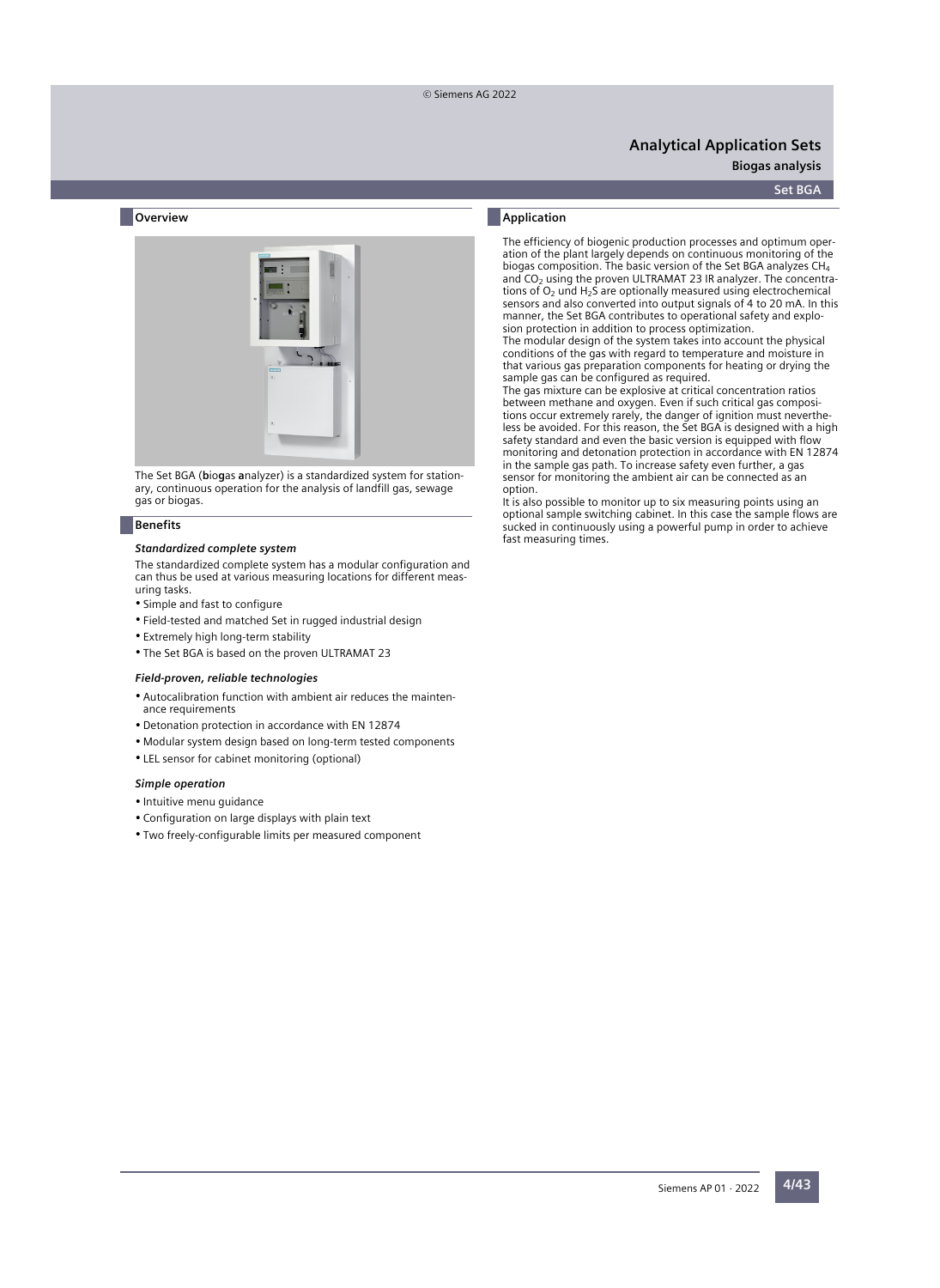**Biogas analysis**

## **Set BGA**

### **Design**

The Set BGA consists of the following components:

- ULTRAMAT 23 analyzer with four measured components max.
- Analyzer cabinet with modularly configurable gas preparation components
- Cabinet for measuring point switchover (option)
- Heated line (option)

The ULTRAMAT 23 is selectable with two IR components (CO<sub>2</sub> and CH<sub>4</sub>). Furthermore, the configuration can be equipped with an electrochemical oxygen sensor and/or an electrochemical hydrogen sulfide sensor. The corresponding measuring ranges are listed in the table below.

| <b>Measured component</b> | Smallest measuring range | Largest measuring range |  |  |  |  |  |
|---------------------------|--------------------------|-------------------------|--|--|--|--|--|
| CO <sub>2</sub>           | 020%                     | 0100%                   |  |  |  |  |  |
| CH <sub>4</sub>           | 020%                     | 0100%                   |  |  |  |  |  |
| O <sub>2</sub>            | 05%                      | 025%                    |  |  |  |  |  |
| $H2S$ (low)               | $05$ ppm                 | $050$ ppm               |  |  |  |  |  |

The ULTRAMAT 23 calibrates the IR components and the electromechanical oxygen sensor automatically with ambient air. Calibration with calibration gas is recommended once a year or after oxygen sensor replacement. In order to comply with the technical specification data, the hydrogen sulfide sensor must be calibrated every three months. An appropriate calibration gas is therefore required. It is supplied to the analyzer through a manually switchable ball valve.



### Set BGA measuring system



2-stream sample preparation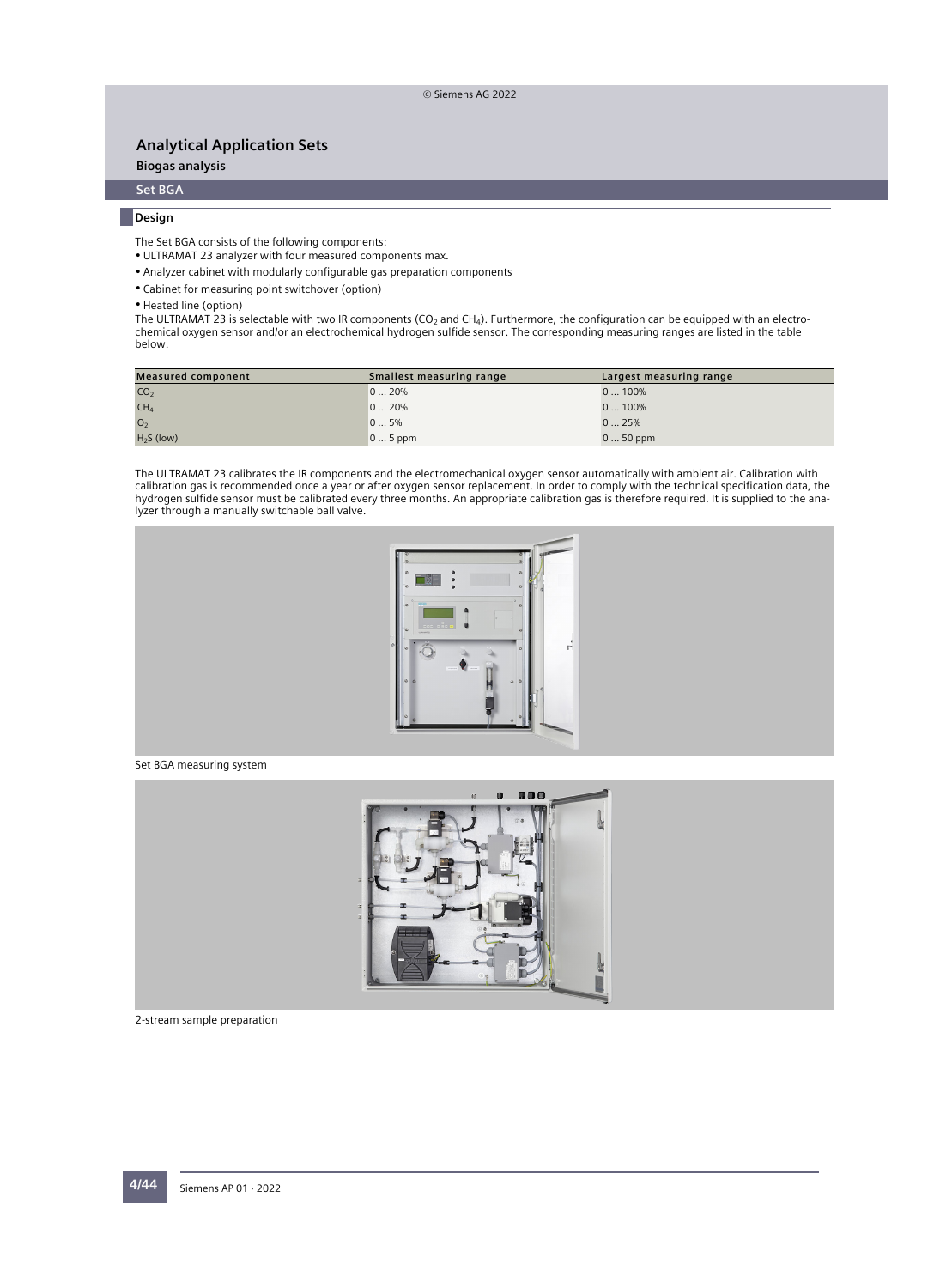**Biogas analysis**

**Set BGA**

## **Selection and ordering data**

|                                                                                                                                                                                                                                                                                                                              | Article No. |              |   |   |                |                |             |                     |   |              |
|------------------------------------------------------------------------------------------------------------------------------------------------------------------------------------------------------------------------------------------------------------------------------------------------------------------------------|-------------|--------------|---|---|----------------|----------------|-------------|---------------------|---|--------------|
| Set BGA basic configuration, including flame arrestor                                                                                                                                                                                                                                                                        | 7MB1955-    |              |   |   |                |                |             |                     |   |              |
| Click on the Article No. for online configuration in the PIA Life Cycle Portal.                                                                                                                                                                                                                                              |             |              |   |   |                |                |             |                     |   |              |
| Unavailable combinations are shown in PIA Life Cycle Portal as "not permitted".                                                                                                                                                                                                                                              |             |              |   |   |                |                |             |                     |   |              |
| Gas connections, external                                                                                                                                                                                                                                                                                                    |             |              |   |   |                |                |             |                     |   |              |
| 6 mm                                                                                                                                                                                                                                                                                                                         |             | $\mathbf 0$  |   |   |                |                |             |                     |   |              |
| $\frac{1}{4}$ inch                                                                                                                                                                                                                                                                                                           |             | $\mathbf{1}$ |   |   |                |                |             |                     |   |              |
| Sample conditioning                                                                                                                                                                                                                                                                                                          |             |              |   |   |                |                |             |                     |   |              |
| Without gas cooling                                                                                                                                                                                                                                                                                                          |             |              | A |   |                |                |             |                     |   |              |
| Passive cooling (supplied separately)                                                                                                                                                                                                                                                                                        |             |              | B |   |                |                |             |                     |   |              |
| Peltier cooler, integrated in Set BGA enclosure                                                                                                                                                                                                                                                                              |             |              | C |   |                |                |             |                     |   |              |
| <b>Enclosure design:</b>                                                                                                                                                                                                                                                                                                     |             |              |   |   |                |                |             |                     |   |              |
| Not heated                                                                                                                                                                                                                                                                                                                   |             |              |   | Α |                |                |             |                     |   |              |
| <b>Electrically heated</b>                                                                                                                                                                                                                                                                                                   |             |              |   | B |                |                |             |                     |   |              |
| Pump design                                                                                                                                                                                                                                                                                                                  |             |              |   |   |                |                |             |                     |   |              |
| Internal pump in analyzer                                                                                                                                                                                                                                                                                                    |             |              |   |   | $\mathbf{1}$   |                |             |                     |   |              |
| External pump, fitted in Set BGA enclosure                                                                                                                                                                                                                                                                                   |             |              |   |   | $\overline{2}$ |                |             |                     |   |              |
|                                                                                                                                                                                                                                                                                                                              |             |              |   |   |                |                |             |                     |   |              |
| <b>Auxiliary power</b>                                                                                                                                                                                                                                                                                                       |             |              |   |   |                | $\mathbf 0$    |             |                     |   |              |
| 120 V AC, 60 Hz                                                                                                                                                                                                                                                                                                              |             |              |   |   |                |                |             |                     |   |              |
| 230 V AC, 50 Hz                                                                                                                                                                                                                                                                                                              |             |              |   |   |                | 1              |             |                     |   |              |
| 110 V AC, 50 Hz                                                                                                                                                                                                                                                                                                              |             |              |   |   |                | $\overline{2}$ |             |                     |   |              |
| 220 V AC, 60 Hz                                                                                                                                                                                                                                                                                                              |             |              |   |   |                | 3              |             |                     |   |              |
| Infrared measured components                                                                                                                                                                                                                                                                                                 |             |              |   |   |                |                |             |                     |   |              |
| Version with one measured component (CH <sub>4</sub> )<br>Highly selective ULTRAMAT 23 single-beam infrared gas analyzer for measuring methane;<br>mounted in 19-inch rack unit for installation in wall cabinet.<br>Specification:<br>Measured component CH <sub>4</sub>                                                    |             |              |   |   |                |                | $\mathbf 0$ |                     |   |              |
| • smallest adjustable measuring range: 0  20%                                                                                                                                                                                                                                                                                |             |              |   |   |                |                |             |                     |   |              |
| • largest adjustable measuring range: 0  100%                                                                                                                                                                                                                                                                                |             |              |   |   |                |                |             |                     |   |              |
| Version for 2 measured components<br>Highly selective ULTRAMAT 23 single-beam infrared gas analyzer for measuring carbon dioxide and methane; mounted in<br>19-inch rack unit for installation in wall cabinet.<br>Specification:<br>1st measured component CO <sub>2</sub><br>• smallest adjustable measuring range: 0  20% |             |              |   |   |                |                | 1           |                     |   |              |
| • largest adjustable measuring range: 0  100%                                                                                                                                                                                                                                                                                |             |              |   |   |                |                |             |                     |   |              |
| 2nd measured component CH <sub>4</sub>                                                                                                                                                                                                                                                                                       |             |              |   |   |                |                |             |                     |   |              |
| • smallest adjustable measuring range: 0  20%                                                                                                                                                                                                                                                                                |             |              |   |   |                |                |             |                     |   |              |
| • largest adjustable measuring range: 0  100%                                                                                                                                                                                                                                                                                |             |              |   |   |                |                |             |                     |   |              |
| Version with one measured component $(CO2)$<br>Highly selective ULTRAMAT 23 single-beam infrared gas analyzer for measuring carbon dioxide;<br>mounted in 19-inch rack unit for installation in wall cabinet.<br>Specification:<br>Measured component CO <sub>2</sub><br>• smallest adjustable measuring range: 0  0.5%      |             |              |   |   |                |                | 2           |                     |   |              |
| • largest adjustable measuring range: 0  2.5%                                                                                                                                                                                                                                                                                |             |              |   |   |                |                |             |                     |   |              |
| Oxygen measurement                                                                                                                                                                                                                                                                                                           |             |              |   |   |                |                |             |                     |   |              |
| Gas analyzer without oxygen sensor<br>Electrochemical oxygen sensor; resistant to $CO2$<br>Specification:                                                                                                                                                                                                                    |             |              |   |   |                |                |             | $\overline{A}$<br>B |   |              |
| • smallest adjustable measuring range: 0  5%                                                                                                                                                                                                                                                                                 |             |              |   |   |                |                |             |                     |   |              |
| · largest adjustable measuring range: 0  25%                                                                                                                                                                                                                                                                                 |             |              |   |   |                |                |             |                     |   |              |
| • repeatability: approx. $0.05\%$ O <sub>2</sub>                                                                                                                                                                                                                                                                             |             |              |   |   |                |                |             |                     |   |              |
| Paramagnetic oxygen measuring cell; no sensor wear<br>Specification:<br>• smallest adjustable measuring range: 0  2%                                                                                                                                                                                                         |             |              |   |   |                |                |             | C                   |   |              |
| • largest adjustable measuring range: 0  100%                                                                                                                                                                                                                                                                                |             |              |   |   |                |                |             |                     |   |              |
| • repeatability: < 1% of smallest measuring range                                                                                                                                                                                                                                                                            |             |              |   |   |                |                |             |                     |   |              |
| H <sub>2</sub> S measurement                                                                                                                                                                                                                                                                                                 |             |              |   |   |                |                |             |                     |   |              |
| Without $H_2S$ sensor                                                                                                                                                                                                                                                                                                        |             |              |   |   |                |                |             |                     | Α |              |
|                                                                                                                                                                                                                                                                                                                              |             |              |   |   |                |                |             |                     |   |              |
| With $H_2$ S sensor, 0  5 ppm to 0  50 ppm                                                                                                                                                                                                                                                                                   |             |              |   |   |                |                |             |                     | D |              |
| <b>Documentation</b>                                                                                                                                                                                                                                                                                                         |             |              |   |   |                |                |             |                     |   |              |
| German, 1 set (paper and CD)                                                                                                                                                                                                                                                                                                 |             |              |   |   |                |                |             |                     |   | $\mathbf{0}$ |
| English, 1 set (paper and CD)                                                                                                                                                                                                                                                                                                |             |              |   |   |                |                |             |                     |   | $\mathbf{1}$ |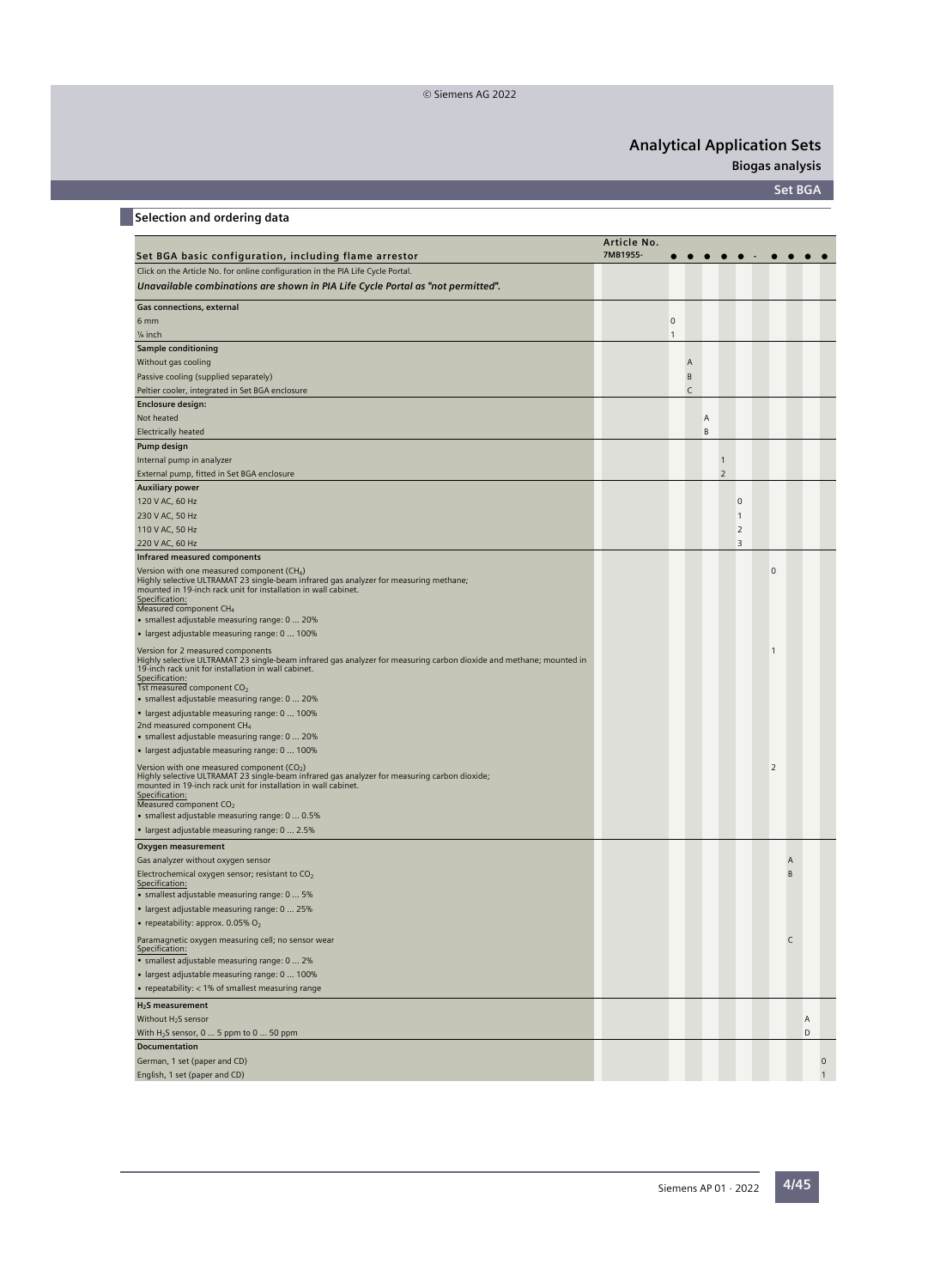**Biogas analysis**

## **Set BGA**

**Selection and ordering data** (Continued)

| Set BGA basic configuration, including flame arrestor | Article No.<br>7MB1955- <b>.</b> |  |  |  |  |  |
|-------------------------------------------------------|----------------------------------|--|--|--|--|--|
| French, 1 set (paper and CD)                          |                                  |  |  |  |  |  |

| <b>Options</b>                                                 | Order code      |
|----------------------------------------------------------------|-----------------|
| Add "-Z" to article number and then add<br>order code          |                 |
| <b>Settings</b>                                                |                 |
| Heated sample gas line, self-regulating, Ex-<br>proof          |                 |
| • Length: 5 m, supplied separately                             | A01             |
| • Length: 10 m, supplied separately                            | A02             |
| • Length: 15 m, supplied separately                            | A03             |
| • Length: 20 m, supplied separately                            | A04             |
| • Length: 25 m, supplied separately                            | A05             |
| • Length: 30 m, supplied separately                            | A06             |
| • Length: 35 m, supplied separately                            | A07             |
| Communication                                                  |                 |
| · PROFIBUS PA interface                                        | A12             |
| • PROFIBUS DP interface                                        | A13             |
| Fast loop design and sample switching                          |                 |
| • 2-stream sample switching with Logo and<br>external pump     | <b>B02</b>      |
| • 3-stream sample switching with Logo and<br>external pump     | <b>B03</b>      |
| • 4-stream sample switching with Logo and<br>external pump     | <b>B04</b>      |
| • 5-stream sample switching with Logo and<br>external pump     | <b>B05</b>      |
| • 6-stream sample switching with Logo and<br>external pump     | <b>BO6</b>      |
| Gas sensor for leak monitoring of the Set<br><b>BGA</b> system |                 |
| • Alarm monitoring: 20% LEL methane                            | CO <sub>1</sub> |

## **Technical specifications**

| Set BGA                     |                                                                                                     |  |  |  |
|-----------------------------|-----------------------------------------------------------------------------------------------------|--|--|--|
| <b>Installation</b>         |                                                                                                     |  |  |  |
| Ambient temperature         | 5  38 °C, with cabinet heating $\pm$ 0 °C                                                           |  |  |  |
| Place of installation       | Indoor/outdoor installation (configurable)                                                          |  |  |  |
| <b>Gas inlet conditions</b> |                                                                                                     |  |  |  |
| Sample gas pressure         | • With pump, depressurized suction mode, selectable<br>with internal or external pump               |  |  |  |
|                             | • Provision must be made for a pressure reduction for<br>pressures greater than 1 200 mbar absolute |  |  |  |
| Pump performance            | Adjustable to 60  80 Nl/h                                                                           |  |  |  |
| Sample gas temperature      | Max. 45 °C, with moisture saturation                                                                |  |  |  |
| Power supply                |                                                                                                     |  |  |  |
| Supply 1                    | 200  240 V AC, 47  63 Hz                                                                            |  |  |  |
| Supply 2                    | 100  120 V AC, 47  63 Hz                                                                            |  |  |  |
| Power consumption           | Approx. 180 VA (without cooler and sample prepara-<br>tion)                                         |  |  |  |
| <b>Connection systems</b>   |                                                                                                     |  |  |  |
| Teflon hose                 | With PVDF screwed glands                                                                            |  |  |  |

## **Technical specifications** (Continued)

| Set BGA                                             |                                                                                                          |  |  |  |  |
|-----------------------------------------------------|----------------------------------------------------------------------------------------------------------|--|--|--|--|
| <b>Connection systems</b>                           | Metric (6 mm) or imperial (1/4") selectable                                                              |  |  |  |  |
| <b>Dimensions</b>                                   |                                                                                                          |  |  |  |  |
| Set BGA measuring system<br>$(W \times H \times D)$ | $600 \times 781 \times 600$ mm                                                                           |  |  |  |  |
| Sample preparation $(W \times H \times D)$          | $600 \times 600 \times 220$ mm                                                                           |  |  |  |  |
| Weight                                              |                                                                                                          |  |  |  |  |
| Set BGA measuring system                            | Approx. 50 kg                                                                                            |  |  |  |  |
| Sample preparation                                  | Approx. 22 kg                                                                                            |  |  |  |  |
| System design                                       |                                                                                                          |  |  |  |  |
| System housing                                      | 3-part sheet-steel enclosure with inspection window                                                      |  |  |  |  |
| Degree of protection                                | <b>IP54</b>                                                                                              |  |  |  |  |
| Cabinet conditioning                                | Fan                                                                                                      |  |  |  |  |
| Cooling system                                      | Peltier cyclone cooler (optional)                                                                        |  |  |  |  |
| Sample preparation                                  | Max, six sample streams can be controlled using Logo<br>module with fast loop pump in separate enclosure |  |  |  |  |
| Analog outputs                                      | Per component 0/2/4  20 mA; NAMUR, floating, max.<br>load 750 Q                                          |  |  |  |  |